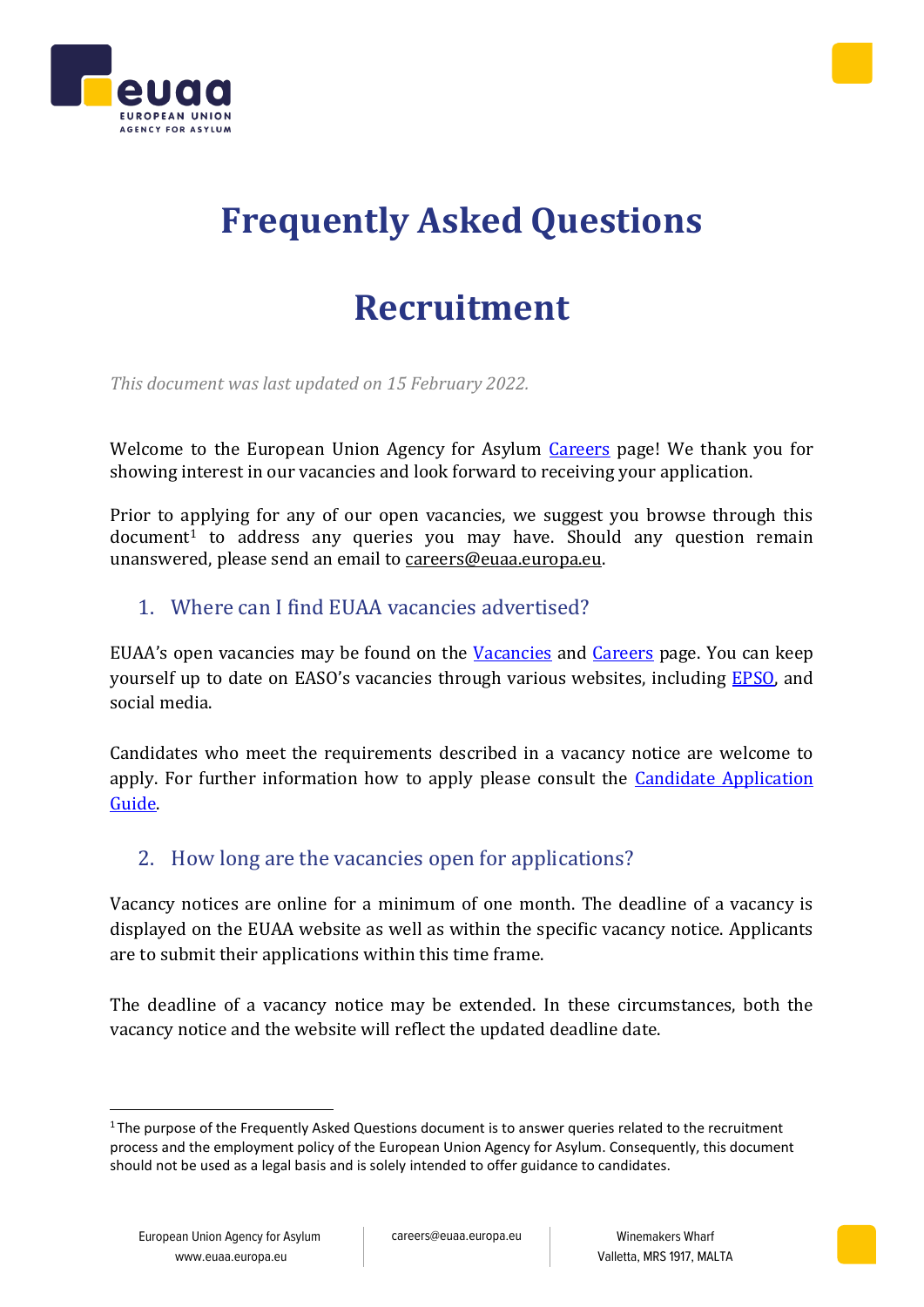



# 3. The deadline of the vacancy I would like to apply for has already passed. Can I still apply?

Applications received after the deadline are by default considered to be ineligible. This is done to maintain equal treatment among all prospective candidates, given that application deadlines are clearly indicated in our vacancy notices.

### 4. How can I apply for a vacancy?

Candidates are required to apply by creating an EUAA account and completing all sections of the application in English. For further information how to apply please consult the [Candidate Application Guide.](https://euaa.europa.eu/sites/default/files/2022-02/EUAA_Candidate_Application_Guide.pdf)

### 5. What language skills are necessary when applying for a vacancy with EUAA?

Candidates are required to possess a thorough knowledge (level C1 in all dimensions as per the Common European Framework of Reference for Languages or CEFRL) of one of the official EU languages and a satisfactory knowledge (level B2 in all dimensions as per the CEFRL) of another one of these languages, to the extent necessary for the performance of the duties outlined in the vacancy notice. Please visit **[EPSO's eligibility webpage](https://epso.europa.eu/how-to-apply/eligibility_en)** for additional information.

Please note that EUAA's working language is English. Consequently, thorough written and oral command of English is essential.

Applications failing to indicate the language skills indicated above will be considered ineligible.

### 6. How do I decipher the International Classification level of my studies?

EASO refers to the European Personnel Selection Office (EPSO) guidelines on educational qualifications. Please refer to the examples of types of qualifications accepted: [https://epso.europa.eu/documents/2392\\_en.](https://epso.europa.eu/documents/2392_en)

You may also refer to International Standard Classification of Education (ISCED) to distinguish between various qualifications. Please find the simplified outline of this classification listed below: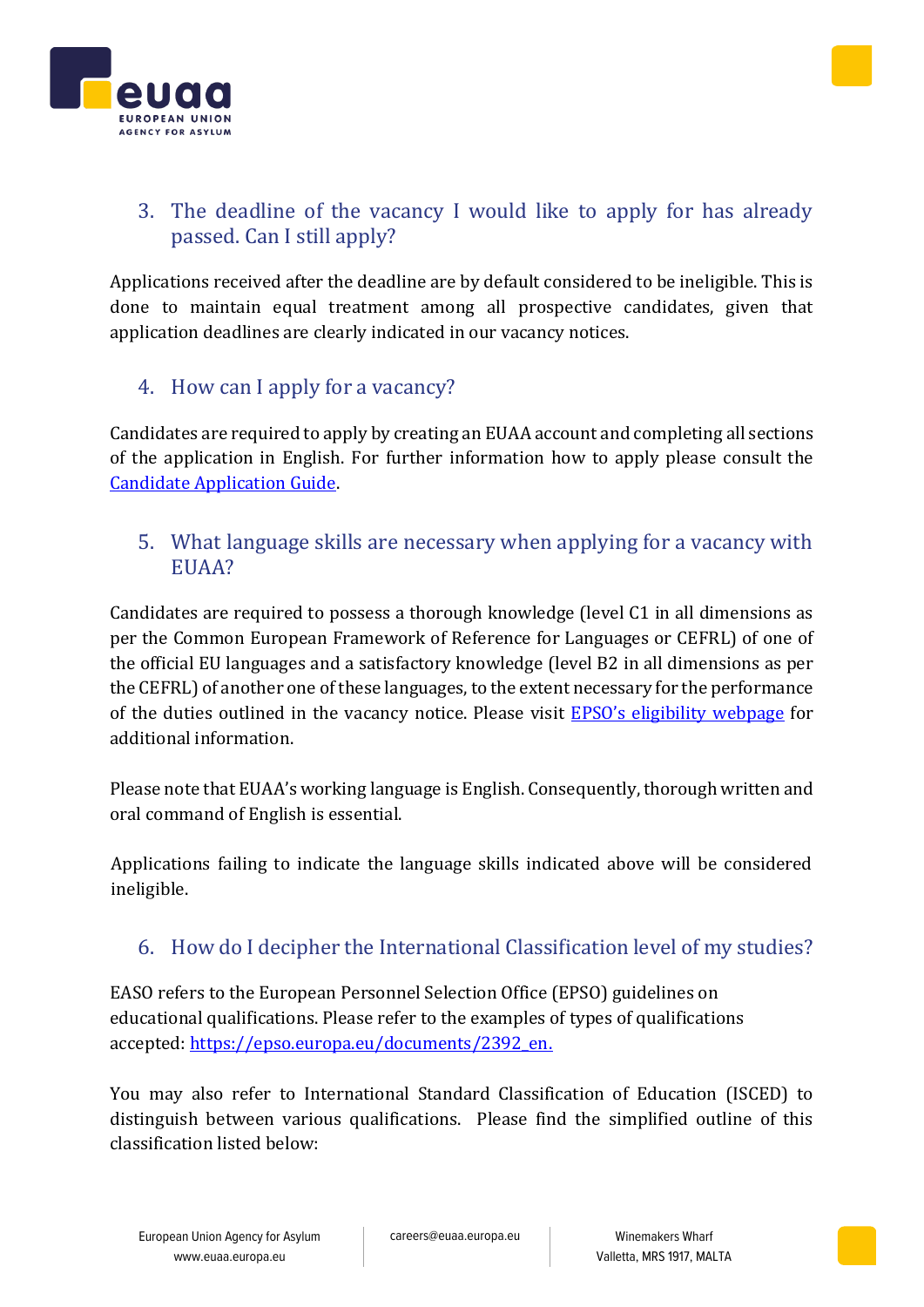



- ISCED 1 Primary education
- ISCED 2 Lower secondary education
- ISCED 3 Upper secondary education
- ISCED 4 Post-secondary non-tertiary education
- ISCED 5 Short-cycle tertiary education
- ISCED 6 Bachelor's or equivalent level
- ISCED 7 Master's or equivalent level
- ISCED 8 Doctoral or equivalent level
	- 7. I have not completed my university studies. Can I apply?

To be eligible to apply, you must have completed the minimum qualifications required in the vacancy notice by the closing date for applications. If the minimum qualification is a university degree, only candidates who have already completed their studies and obtained a university diploma may apply.

8. Does work experience gained during my studies count as work experience?

Any period of employment when the applicant was engaged in studies, which are required in a vacancy notice as minimum education level for eligibility purposes, will not be taken into consideration as work experience.

### 9. Does part-time work experience count as work experience?

Part-time employment will be taken into account. In addition, various part-time jobs during the same period can be taken into consideration up to 100%, corresponding to fulltime employment.

### 10. I am having difficulties submitting my application. What should I do?

EASO's systems support the most frequently used Internet browsers. If candidates encounter issues, they should consider changing the browser prior to contacting EUAA for assistance. We do not recommend using a mobile device when filling in an EUAA application. If the issues persist, please consult the **Candidate Application Guide** before sending an email to [careers@euaa.europa.eu.](mailto:careers@easo.europa.eu)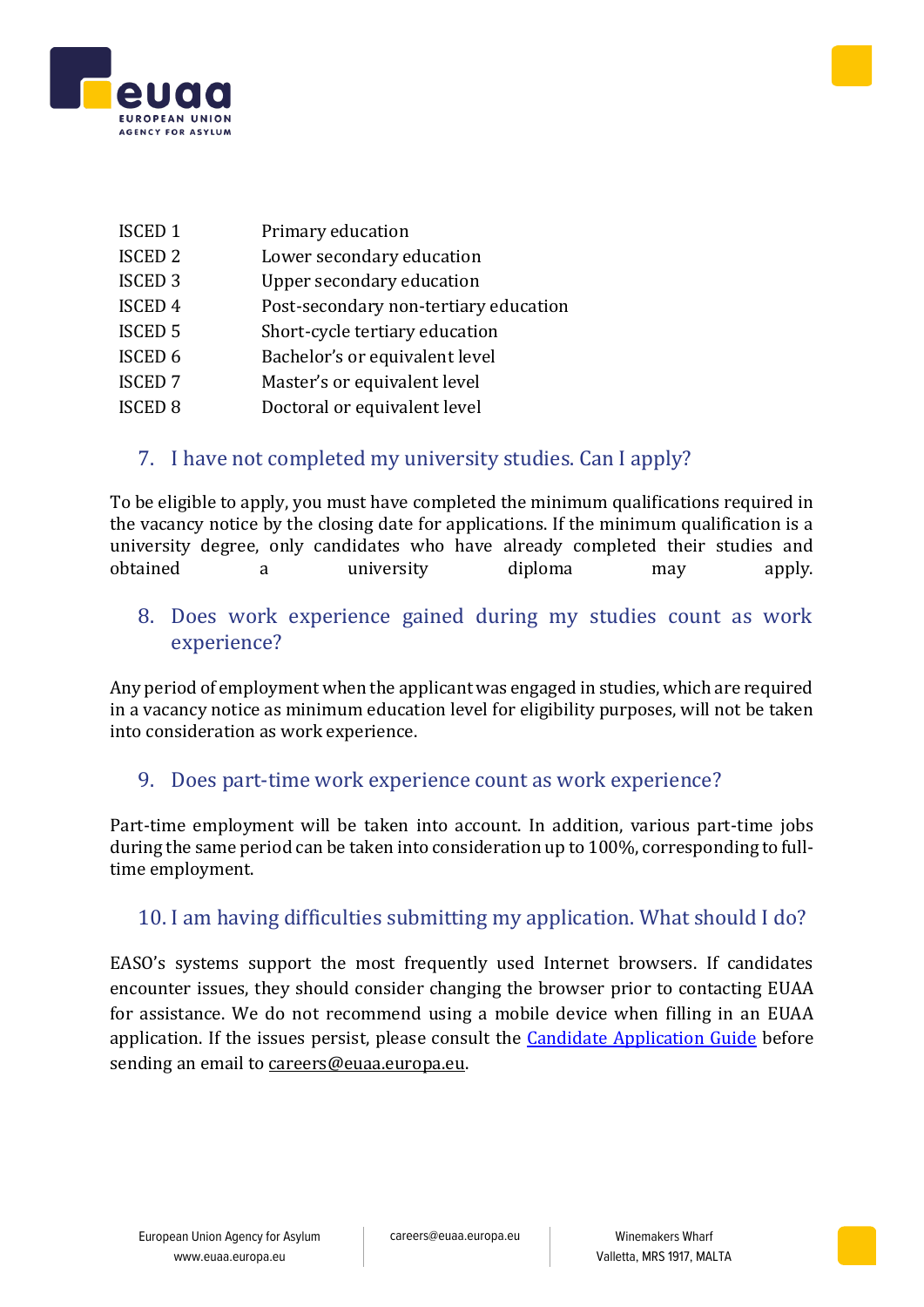# Valletta, MRS 1917, MALTA

# 15. Does EUAA recruit candidates who are on EPSO reserve list?

EASO organizes its own selection procedures and does not utilize EPSO reserve lists to recruit candidates. Consequently, all candidates must submit their applications via the EASO online application tool if they would like to be considered for a post.

### 11. I have not completed the online application. Would I be able to apply for a vacancy using my Curriculum Vitae instead?

The use of the official EUAA online application tool is mandatory to apply for an EUAA vacancy. Personal curriculum vitae will not be considered. The online application tool is the only acceptable means of submitting applications. Applications sent via email or post will not be accepted.

### 12. I have submitted my application, but I have not received an acknowledgement of receipt. How do I ensure my application form has been received?

All candidates should receive an acknowledgement of receipt when submitting their application form. Status of the submitted applications can be verified under My Applications page of your EUAA account. For further information please consult the [Candidate Application Guide.](https://euaa.europa.eu/sites/default/files/2022-02/EUAA_Candidate_Application_Guide.pdf)

### 13. May I submit a spontaneous application?

Spontaneous applications are not taken into consideration. EUAA considers applications valid when they refer to a published vacancy and are submitted according to the instructions indicated in a vacancy notice.

### 14. Is it necessary to forward my supporting documents when applying for a vacancy?

No, supporting documents will be requested at a later stage to confirm the information submitted in the application.

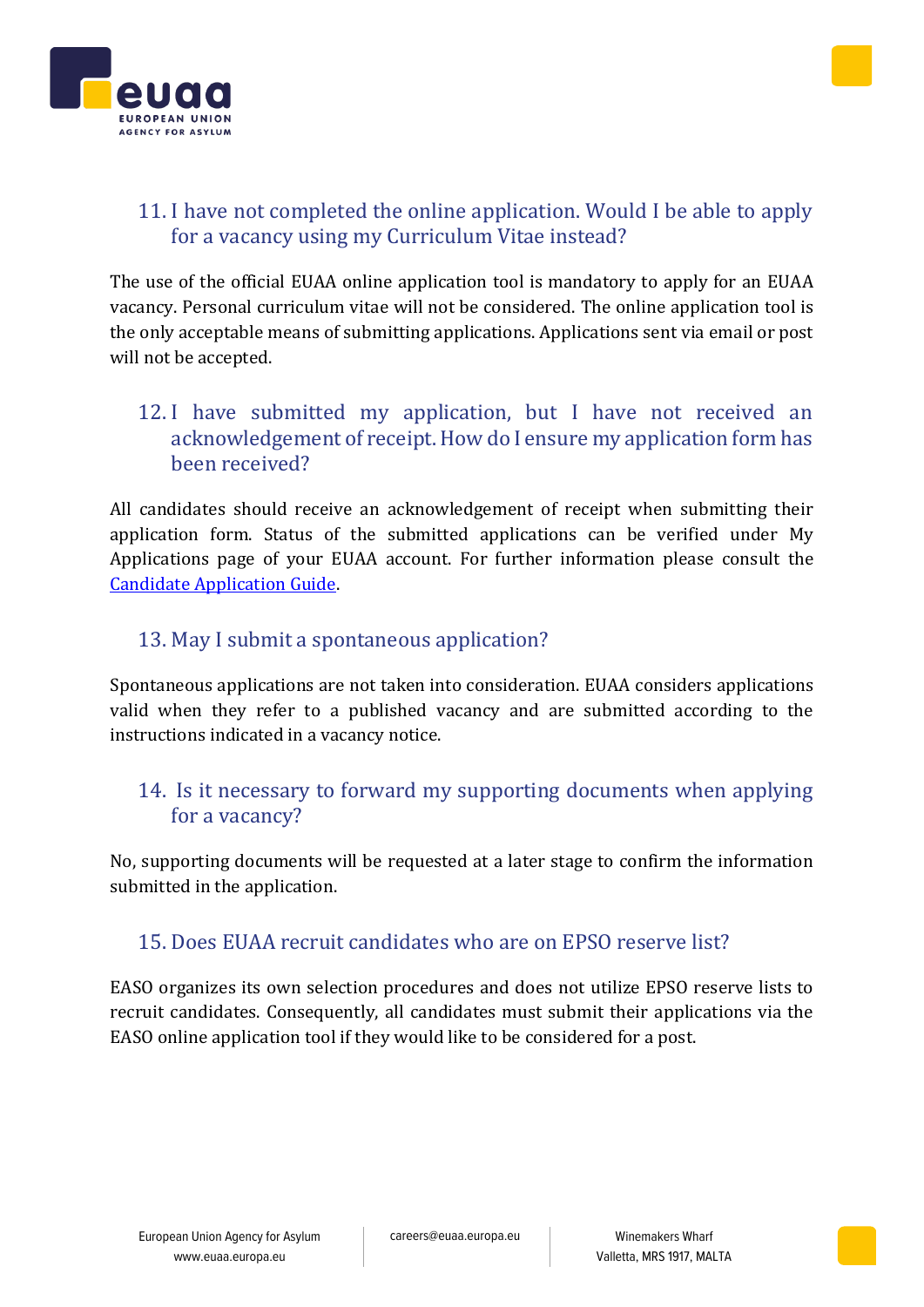# 16. May I apply for more than one vacancy?

Candidates must submit a separate application for each selection procedure. EUAA does not consider one single application to be valid for multiple ongoing procedures or profiles. It is strongly advised to thoroughly consult a vacancy notice prior to applying.

# 17. Will I receive a notification regarding the outcome of my application?

Due to the large volume of applications received, only shortlisted candidates invited to the interview and written test will be notified.

### 18. I am not a citizen of the European Union. Am I eligible to apply for a vacancy advertised by EUAA?

Candidates eligible for a post within EUAA must be nationals of a Member State of the European Union, Lichtenstein, Norway and Switzerland.<sup>2</sup>

A valid residence permit is not considered proof of citizenship. Individuals who are not nationals of the countries specified, can still be considered for interim positions within the organisation through one of our temping agencies: [MGR Human Resources](https://mgr-hr.com/vacancies/) (Malta and Cyprus); [Adecco Staffing](https://www.adecco.it/offerte-lavoro?display=5) (Italy); [Adecco Greece,](https://www.adecco.gr/en/) [HCL Consultants](http://hcl-consultants.com/) and [Randstad Greece](https://www.randstad.gr/en/) (Greece).

### 19. I have a "refugee status" in one of the Member States. Does this status give me the right to apply for one of the EUAA positions?

To apply for a position within EUAA, candidates must be nationals of one of the EU Member States.

### 20. I have a degree from a Non-European Union Country. Am I eligible to apply for a vacancy advertised by EUAA?

Qualifications obtained from institutions based outside of the European Union need to be recognised by a body delegated officially for this purpose by one of the European Union Member States (such as a national Ministry of Education).





<sup>&</sup>lt;sup>2</sup> The Member States of the European Union are: Austria, Belgium, Bulgaria, Croatia, Cyprus, Czech Republic, Denmark, Estonia, Finland, France, Germany, Greece, Hungary, Ireland, Italy, Latvia, Lithuania, Luxembourg, Malta, The Netherlands, Poland, Portugal, Romania, Slovakia, Slovenia, Spain, Sweden.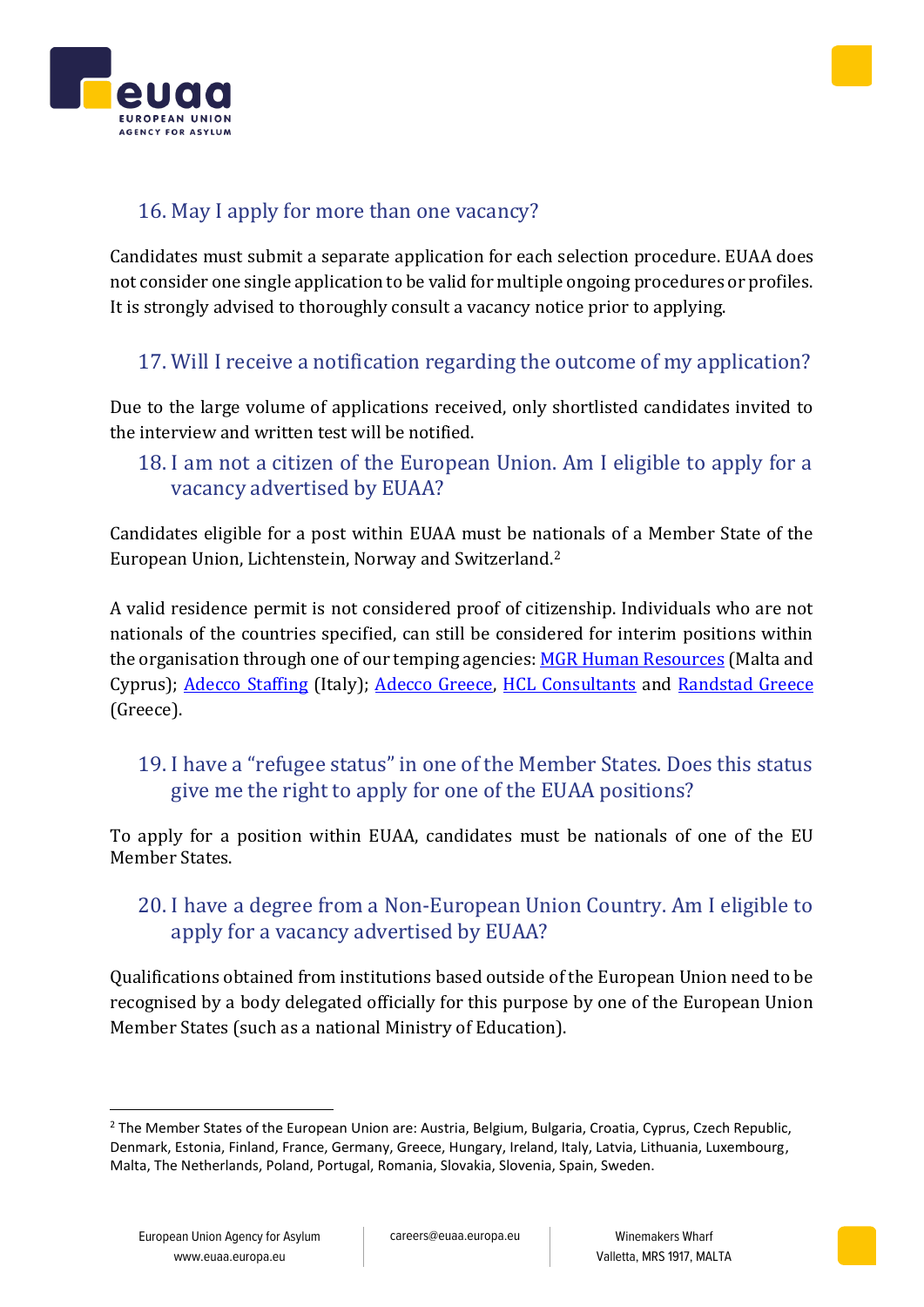

careers@euaa.europa.eu Winemakers Wharf



# 21. I am currently on an EUAA reserve list. Should I apply again?

Being placed on EUAA reserve list does not necessarily guarantee that candidates will be offered a position at EUAA in the future. Since reserve lists have a limited time of validity, candidates are advised to apply for the positions they are interested in and for which they meet the eligibility criteria. Candidates are free to access the list of valid reserve lists on EUAA['s website](https://euaa.europa.eu/sites/default/files/Decision_on_reserve_lists.pdf).

### 22. What is the difference between eligibility, essential and advantageous criteria?

Eligibility criteria are prerequisites for a candidate to be invited to an interview. These are detailed in the [Staff Regulations of Officials and the Conditions of Employment of](https://eur-lex.europa.eu/legal-content/EN/TXT/PDF/?uri=CELEX:01962R0031-20140501&from=EN)  [Other Servants](https://eur-lex.europa.eu/legal-content/EN/TXT/PDF/?uri=CELEX:01962R0031-20140501&from=EN) and are based upon several factors, such as type of contract, grade and group. Thus, if the requirements (education, professional experience, languages, citizenship) are not met, candidates will be automatically disqualified.

Essential and advantageous criteria are used to assess candidates' applications and vary depending on the nature of the tasks required to fulfil the advertised position. Essential criteria are mandatory, meaning that no application will be assessed further if a candidate obtains a zero score in any of the essential criteria.

### 23. What is the expected timeframe of an EUAA selection procedure?

The length of a selection procedure generally spans over several months. Selected candidates will be informed about any further steps as the selection progresses. You may consult the status of selection procedures on the [Careers](https://euaa.europa.eu/careers) website.

### 24. Where can I find more information about the interview questions and written test?

The Selection Committee agrees upon the interview questions and the written test questions. These are strictly related to the functions and duties required by the post described within the vacancy notice.

EUAA does not publish or offer guidance related to the nature of the questions.



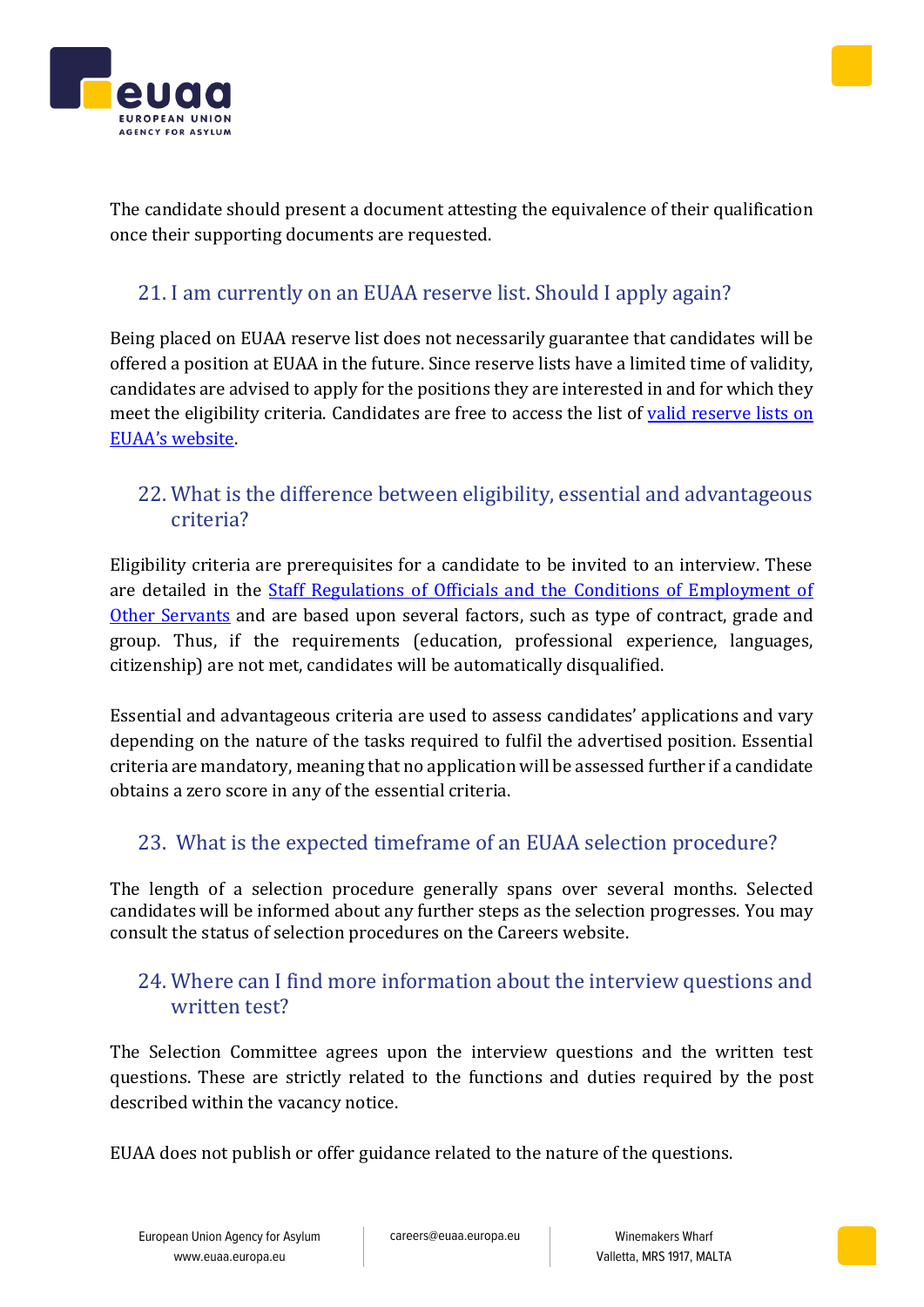



### 25. Is equal treatment guaranteed?

EUAA applies an equal opportunities policy and accepts applications without discriminating on the basis of gender, race, colour, ethnic or social origin, genetic features, language, religion, political or any other opinion, membership of a national minority, property, birth, disability, age or sexual orientation.

Equal treatment of all candidates is ensured throughout the whole selection process.

### 26. Will I be reimbursed for the travel costs incurred if I am invited to an assessment phase?

Please note that due to the COVID-19 pandemic all selection procedures are currently carried out online. As such, candidates do not currently incur any travel costs to attend the assessment phase. Once the situation changes and in-house interviewing resumes, the below will apply.

Alongside the interview invitation, candidates are informed of the subsequent steps to take place in the interview phase. At this time, candidates are provided with relevant information about the reimbursement policy and the documents to be completed prior to the interview.

### 27. Will I receive any information regarding the outcome of the interview and the written test?

After the interview and the written test phase, both the successful and unsuccessful candidates are officially informed of the outcome of their performance during the selection process.

### 28. Are there any traineeship opportunities?

You may apply for a traineeship with EUAA via the Blue Book traineeship programme of European Commission. Please find more details via the link Homepage: [Homepage |](https://traineeships.ec.europa.eu/)  [Traineeships \(europa.eu\).](https://traineeships.ec.europa.eu/)